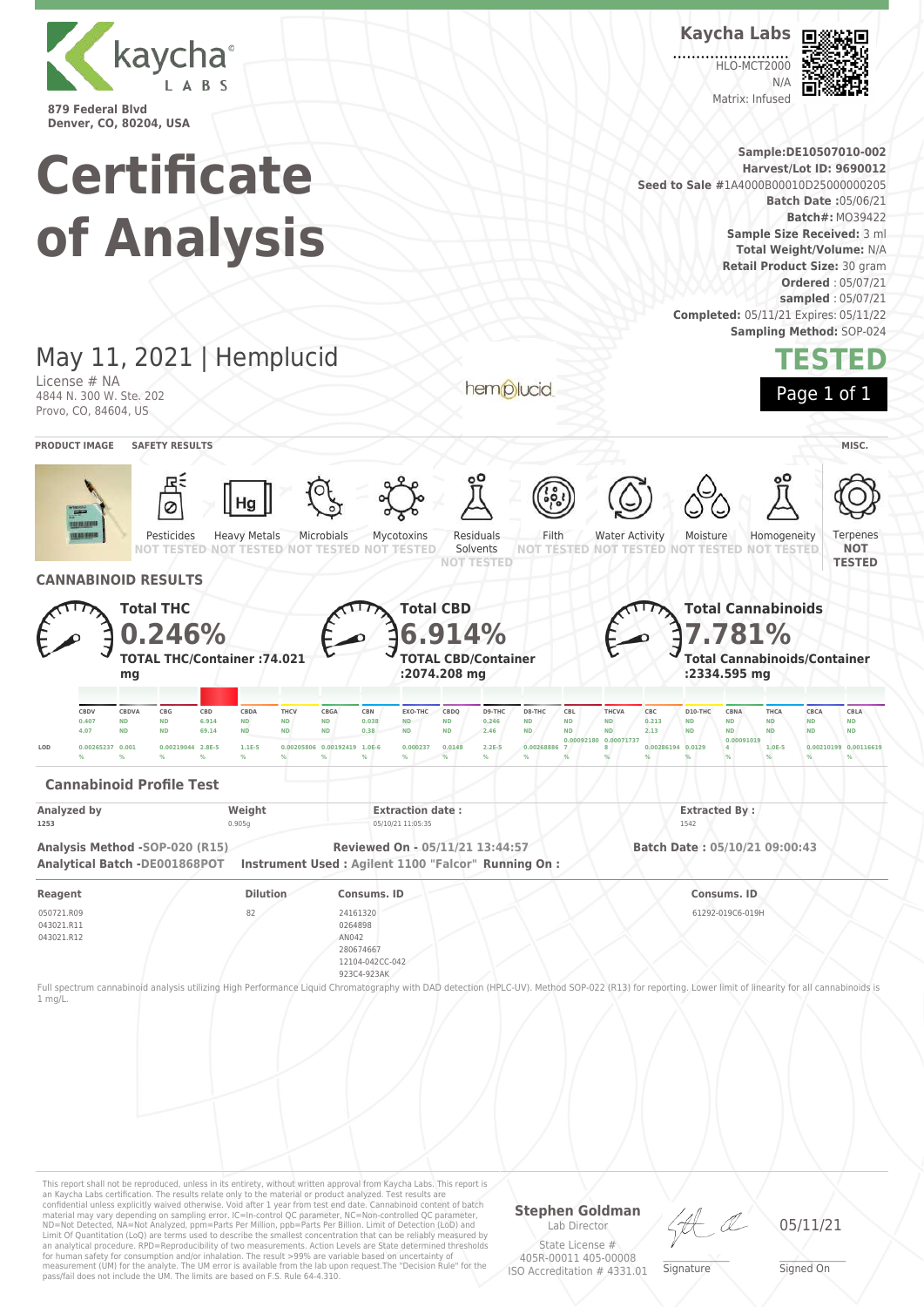

**Kaycha Labs**

**HLO-MCT2000** N/A Matrix: Infused



**PASSED**

Page 1 of 2

**Sample:DE10507010-003 Harvest/Lot ID: 9690012 Seed to Sale #**1A4000B00010D25000000206 **Batch Date :**05/06/21 **Batch#:** MO39422 **Sample Size Received:** 3 ml **Total Weight/Volume:** N/A **Retail Product Size:** 30 gram **Ordered** : 05/07/21 **sampled** : 05/07/21 **Completed:** 05/13/21 Expires: 05/13/22 **Sampling Method:** SOP-024

## May 13, 2021 | Hemplucid

**Certificate**

**of Analysis**

License # NA 4844 N. 300 W. Ste. 202 Provo, CO, 84604, US

hemplucid



This report shall not be reproduced, unless in its entirety, without written approval from Kaycha Labs. This report is an Kaycha Labs certification. The results relate only to the material or product analyzed. Test results are<br>confidential unless explicitly waived otherwise. Void after 1 year from test end date. Cannabinoid content of batc

### **Stephen Goldman** Lab Director

State License # 405R-00011 405-00008 ISO Accreditation # 4331.01

LA

\_\_\_\_\_\_\_\_\_\_\_\_\_\_\_\_\_\_\_ Signature

05/13/21

\_\_\_\_\_\_\_\_\_\_\_\_\_\_\_\_\_\_\_ Signed On